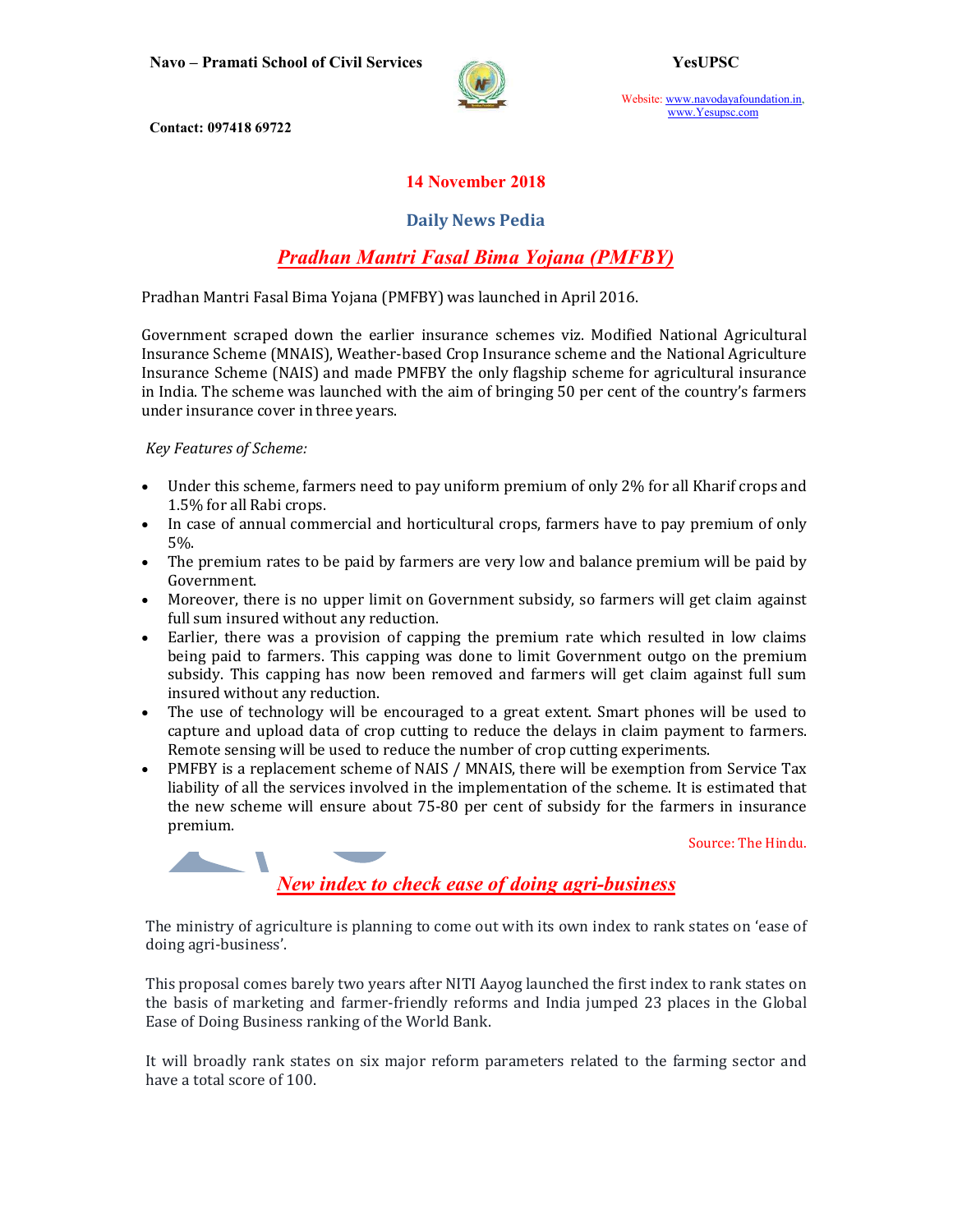The six major reform parameters include the following: Marketing reforms (total weight of 25), Reducing the cost of inputs (20), Governance and land reforms (20), Risk mitigation (15), Increasing production and productivity (10) and Investment in agriculture (10).

In marketing reforms which has the highest weight of 25 the following factors have been included: adoption by states of the model Agriculture Produce and Livestock Marketing (Promotion and Facilitation) Act – 2017, the establishment of electronic national agriculture market network, development of rural haats and post-harvesting infrastructure.

The agriculture ministry may consider rewarding high performing states (both in absolute and incremental terms) by linking them to the allocation of flexi-funds available under various flagship schemes.

Source: The Hindu.

# Leadership for Academicians Programme (LEAP)

LEAP is a three weeks Flagship leadership development training programme (2 weeks domestic and one week foreign training) for second level academic functionaries in public funded higher education institutions.

The main objective is to prepare second tier academic heads who are potentially likely to assume leadership roles in the future.

The programme would provide senior faculty, with high academic credentials, the required leadership and managerial skills including skills of problem-solving, handling stress, team building work, conflict management. It will also focus on developing communication skills, understanding and coping with the complexity and challenges of governance in HEIs, financial & general administration.

The implementation of LEAP Programme will be through 15 NIRF top ranked Indian Institutions. The foreign Universities identified for the training are also within the top 100 in the world global rankings.

Source: The Hindu.

Annual Refresher Programme in Teaching (ARPIT)

ARPIT is a major and unique initiative of online professional development of 15 lakh higher education faculty using the MOOCs platform SWAYAM.

For implementing ARPIT, 75 discipline-specific institutions have been identified and notified as National Resource Centers (NRCs) in the first phase.

They are tasked to prepare online training material with focus on latest developments in the discipline, new & emerging trends, pedagogical improvements and methodologies for transacting revised curriculum. The course is a 40 hour module with 20 hours of video content and 20 hours of non-video content. They are offered in a highly flexible format and can be done at one's own pace and time.

There are built-in assessment exercises and activities as part of the academic progression in the course. At the end of the course, there will be a terminal assessment which can be either online or a written examination.

All faculties who have successfully completed the online refresher course will be certified.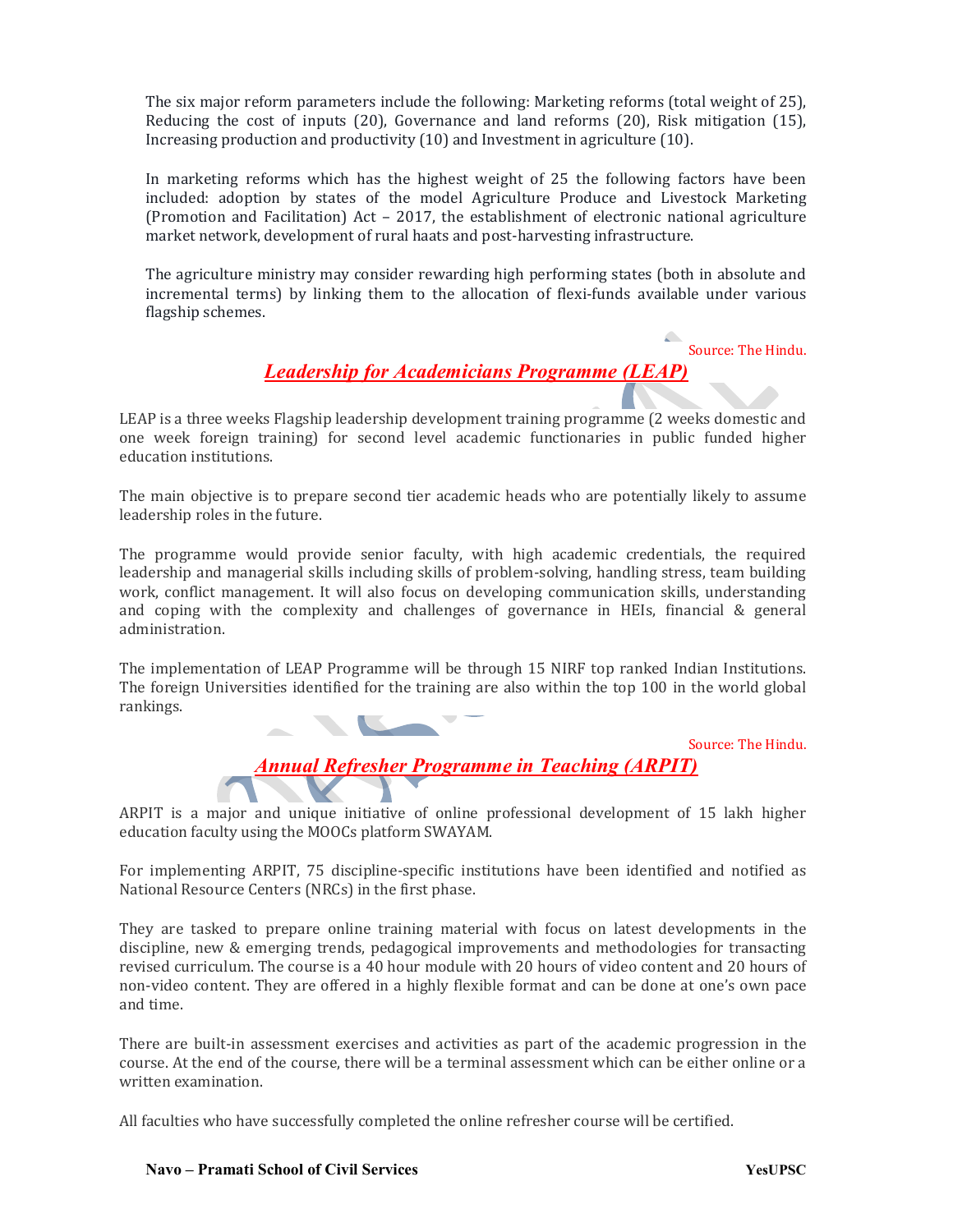Global Digital Content Market (GDCM) 2018

The Department of Industrial Policy and Promotion (DIPP is hosting a conference on Global Digital Content Market (GDCM) 2018 in New Delhi.

The conference will feature sessions on music, film, broadcasting and publishing, as well as collective management, emerging models and the implications for the market and policy makers. India has been chosen as a host nation for the conference by World Intellectual Property Organization (WIPO) due to the strong creative industry in the country in films, music and media.

The focus for this year's conference is the Asia Pacific region.

Aim and Objectives: GDCM is a platform to discuss vital issues and enhance development of the digital and IP generating industries such as publishing, films, music, and gaming all of which are major contributors to the Indian GDP.

The aim of GDCM 2018 is to give industry stakeholders a platform to come together and discuss new avenues in the films, music, gaming and creative industry. It shall also discuss points of challenge that is presented due to the changing creative landscape because of the disruption brought about by digital technologies.



Source: The Hindu.

National Green Tribunal Act, 2010 (NGT) is an Act of the Parliament of India which enables creation of a special tribunal to handle the expeditious disposal of the cases pertaining to environmental issues

It draws inspiration from the India's constitutional provision of Article 21, which assures the citizens of India the right to a healthy environment

The National Green Tribunal has been established on 18.10.2010 under the National Green Tribunal Act 2010 for effective and expeditious disposal of cases relating to environmental protection and conservation of forests and other natural resources. It includes enforcement of any legal right relating to environment and giving relief and compensation for damages to persons and property and for matters connected therewith or incidental thereto.

The NGT has not been vested with powers to hear any matter relating to the Wildlife (Protection) Act, 1972, the Indian Forest Act, 1927 and various laws enacted by States relating to forests, tree preservation etc.

Source: The Hindu.

## Editorial

To Read

#### Opinion | Using artificial intelligence more effectively

If we don't lose faith in its promise, AI will eventually deliver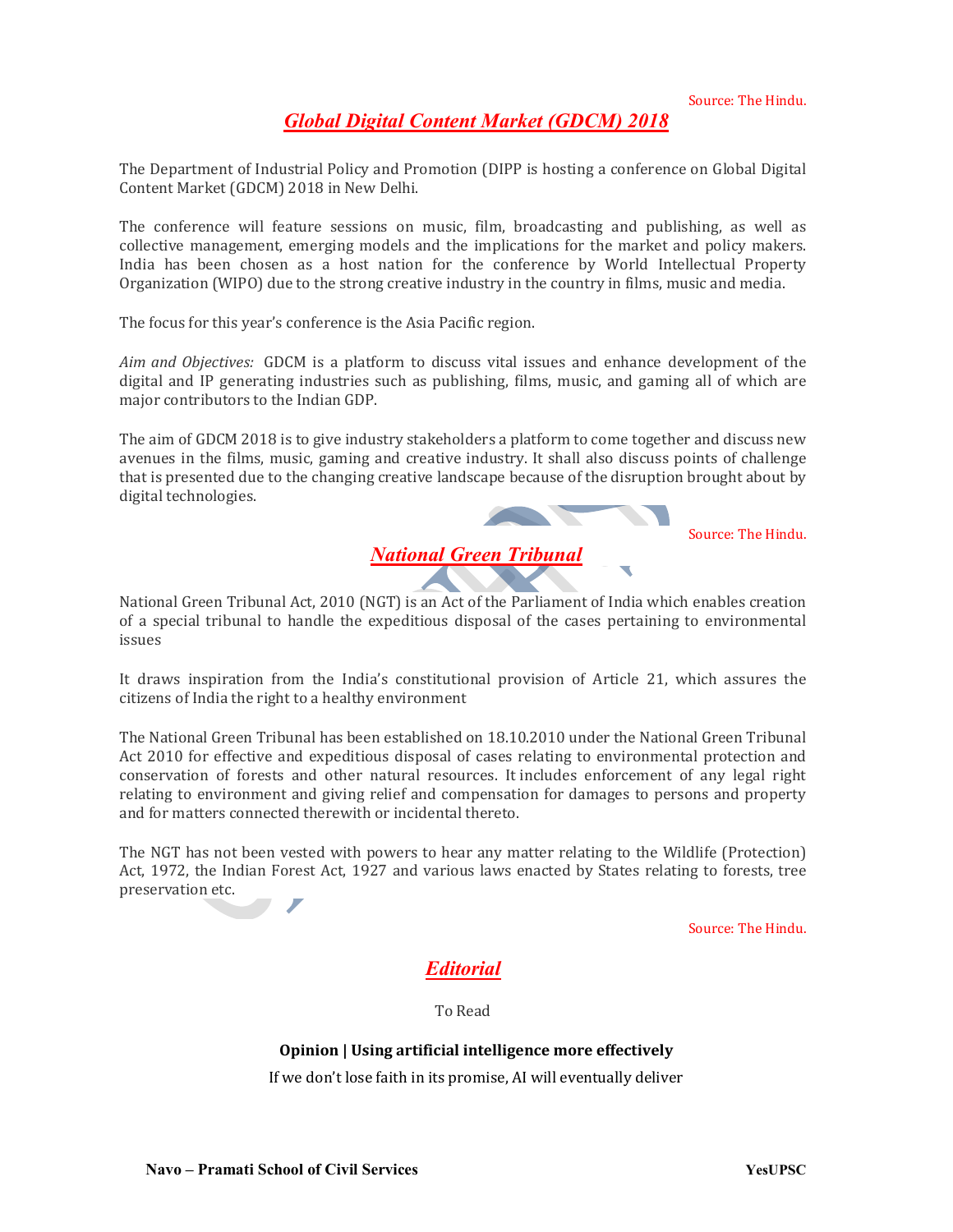In 1770, long before computers were invented, Wolfgang von Kempelen built what was widely believed to be the world's first intelligent machine—a device so smart that it consistently beat some of the best minds of the day at chess. This human sized chess-playing automaton was dressed up to look like a turbaned Turk (because it was believed that chess originated in Turkey) and could physically move the pieces around the board in response to moves made by its opponent.

The Turk was such a success that after its debut at the Schonbrunn Palace in Austria, Kempelen was forced to take it on tour across Europe playing a number of distinguished opponents including Francios-Andre Philidor (the best chess player of the time) Napoleon Bonaparte and Benjamin Franklin. While it did not win every match, the Turk's performance was so creditable that according to Philidor's son, it was the most exhausting game of chess his father had ever played.

In 1854, the Turk was destroyed in a fire, taking its secrets with it. It was only much, much later that the contraption was revealed to be an elaborate hoax. Instead of a steampunk computational machine far ahead of its time, Kempelen had built a device that could conceal within its machinery, a human being who observed the moves of the opponent from within the Turk and responded by manipulating the articulated arm of the automaton from inside to move his pieces.

Today's artificial intelligence is vastly different from what Kempelen was peddling. It has become a part of our life and influences much of what we do. So much so that everyone, no matter what their product or service, is trying to spice up their offerings with a dash of machine learning.

The legal industry has not been spared. I am constantly being offered products that promise insights beyond the ability of ordinary human attorneys to discern with a level of attention to detail that overworked associates cannot be expected to deliver. Some services can pore through the contents of virtual data rooms and reliably extract from all documents and records of an acquisition target, those issues that represent significant risks to the acquirer. Others claim to be able to generate complex contracts to suit the obscure requirements of clients with far more accuracy than a human. Still others claim to be able to sort through hundreds of thousands of precedents and come up with arguments that can be used in court.

Having tried out a number of these services, I have to say my experience has been mixed at best. Artificial intelligence is only as good as the data sets it is trained on and, since most AI products for the Indian legal market have been trained on US and European data, they are less than impressive when it comes to ferreting out Indian legal issues. The risks and precedents that they highlight are often irrelevant in the Indian context and they are frequently unable to identify risks that are unique to the Indian regulatory landscape. To make matters worse, law firms have to deploy these programmes in high-stakes scenarios where misidentification of risk can have dire consequences. Yet, despite these concerns, clients still insist that their law firms should use AI wherever possible to reduce costs.

Most law firms are struggling to balance these concerns. Having made the not inconsiderable investment in AI software, they had expected to recoup their costs by lowering headcount. That now seems unrealistic and unless they want to write off their investments in AI, they will need to adopt to a hybrid approach.

Navo – Pramati School of Civil Services YesUPSC This realisation is by no means unique to the law. Many other industries have reverted to using humans to perform some or all of the services they had previously entrusted to machines. Many automated voice response businesses have begun as an alternative to using voice recognition algorithms to parse human queries and find an appropriate response, to outsource some these services to call centre workers, asking them to keep their responses neutral and voices robotic in line with customer expectations. Companies that use algorithms to process medical scans to determine whether a tissue or blood sample is malignant or not, are getting teams of